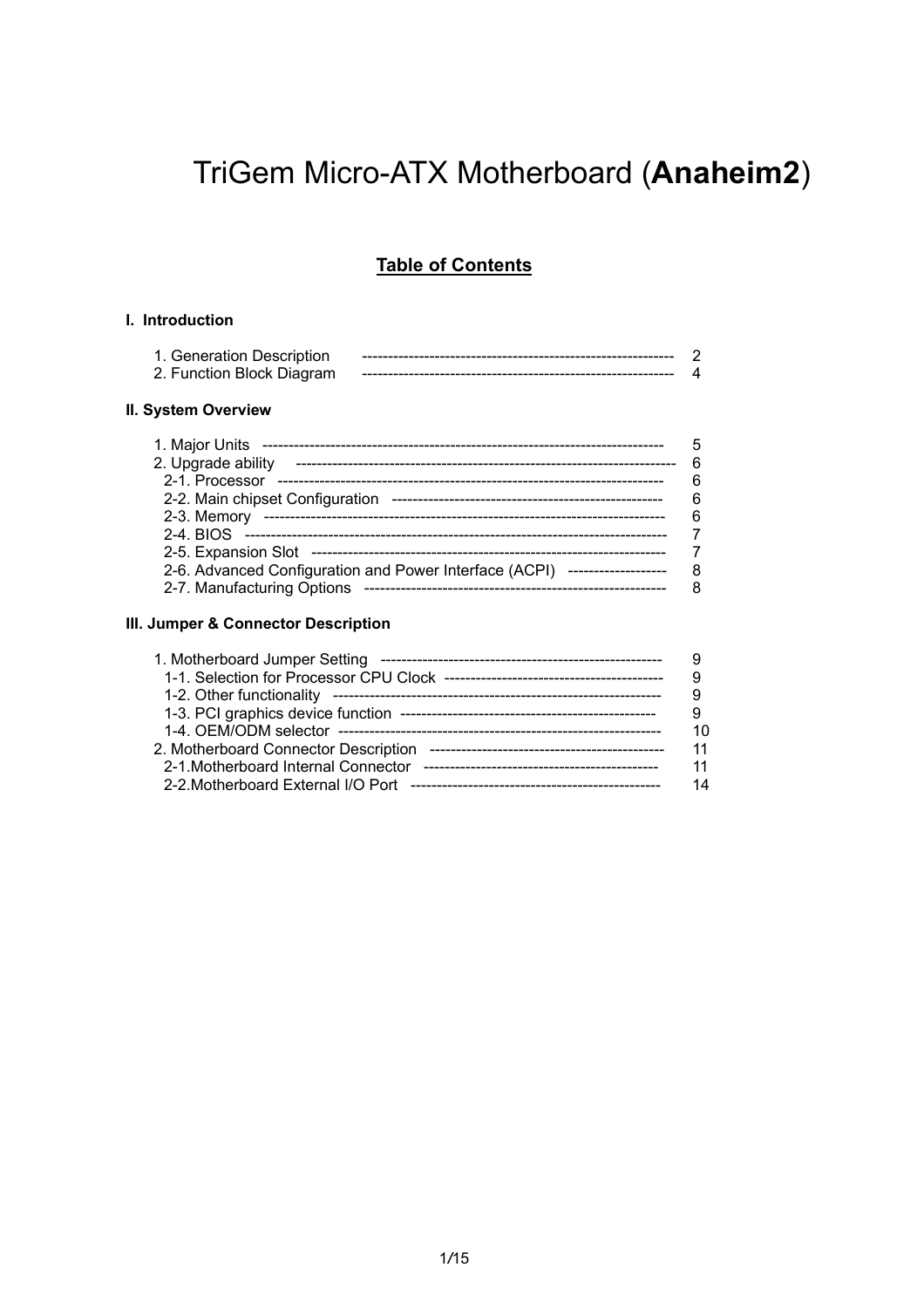### **I. Introduction**

The *Anaheim2* Micro ATX motherboard offers a time to market consumer and corporate desktop solution featuring the Intel Celeron PPGA or FC-PGA processor with 66/100MHz front side bus and the Whitney chipsets in a Micro ATX low profile motherboards. In addition, the integrated onchip graphics controller supports 4MB of SDRAM purpose of Display cache memory.

The *Anaheim2* motherboard was designed to be highly minimized system cost. In this effort, a smaller form factor, Micro-ATX, gives the greater space economy and more affordable systems. Integrating onchip graphics controller and SDRAM, as well as AC'97 audio solution with AC97 Codec onto the motherboard eliminates the need for more expensive graphic and audio add-in cards. The end result is a system platform with a primary component level of integration with translates into affordable solution for entry level users.

### **1. General description**

- T Motherboard
	- Small PCB size in the Micro ATX form factor (ATX V1.2 form factor)
	- 238mm \* 238mm \* 1.6t (4 Layers)
- D Processor
	- Intel Socket-370 (Socket-370)
		- Intel Celeron 300/333/366/400/433/466/500/533MHz processor(PPGA-Type)@66MHZ Host clock - Intel Celeron Coppermine 566/600MHz processor (FC-PGA Type) @66MHZ Host clock
	- Intel TBD **@100MHZ** Host clock
	- Cyrix Socket-370 (370pin PPGA Socket)
	- Cyrix Goby TBD @66MHZ Host clock

#### T Main Chipset

- Graphics and Memory Controller Hub (GMCH) : Intel FW82810-DC100 / **FW82810**
- 
- I/O Controller Hub (ICH) : **Intel FW82801AA** / **FW82801AB**
- PCI Audio : Cirrus CS4280
- Audio Codec : Cirrus CS4297A-JQ
	-
- Super I/O : ITE IT8702F-A • DC-DC Converter : HARRIS HIP6021CB
- 
- Clock : ICS 9250BF-10 (66/100MHz host clock,
	- 100Mhz SDRAM Clock support)
- **Q** Memory Configuration
	- System Memory
		- Two banks of 3.3V SDRAM (168pin unbuffered DIMM) with max 256MB - SDRAM operation in 100MHz front side bus
	- Display Cache Memory (option)
		- Two 1M\*16 3.3V SDRAM (4MB)
		- SDRAM operation in 100MHz
	- Flash Memory
		- Intel N82802AB, 4Mb PLCC Type
		- Firm Ware Hub (FWH) Interface for platform operation
		- Address/Address Multiplexed Interface for programming during manufacturing

#### D I/O Feature

- Integrated standard I/O functions in the rear side
- One multi-mode parallel port
- One FIFO serial ports and optional port by header type
- PS/2 styles keyboard and mouse port
- One USB port
- Three audio jack for Speaker output, Line input and MIC input
- Integrated standard I/O functions in the front side *(Factory Option for eMachines)*
	- One Joystick port
- One USB port
- I/O Controller (IT8702)
	- Low Pin Count (LPC) interface with Host controller (ICH)
	- FDC, Parallel, Serial, keyboard/Mouse supported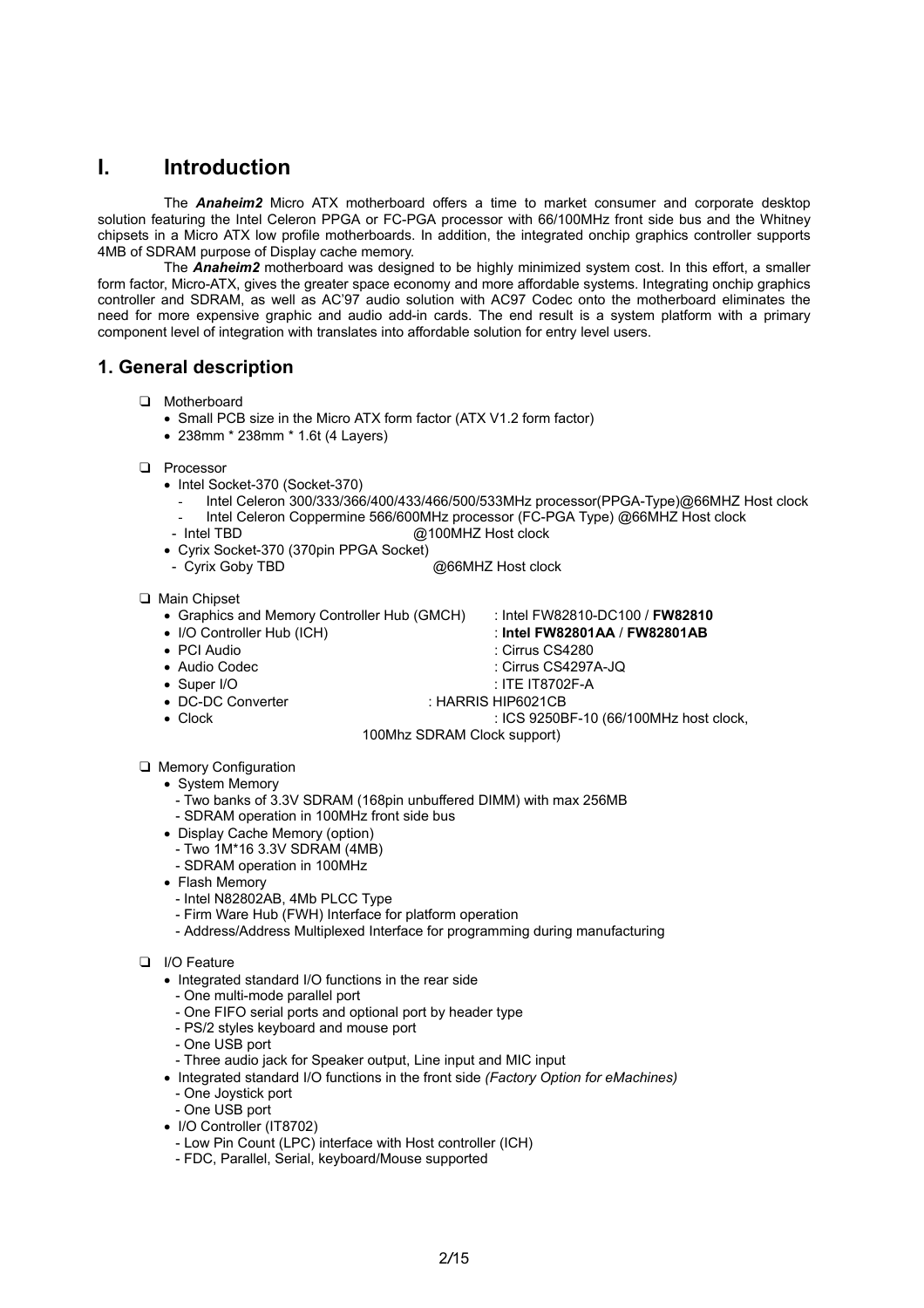- T Audio Subsystem
	- Crystal CS4280 PCI audio controller with fully DOS Games compatibility via PC/PCI, DDMA support
	- Compatible with sound blaster, sound blaster pro, and window sound system
	- Enhanced Stereo full duplex operation
	- Advanced MPC3-compatible input and output mixer
	- Joystick port and MPU-401 compatible MIDI interface
	- PC97 and PC98 compliance (and compliance with preliminary PC99)
- **Q** GMCH Subsystem
	- Host/Memory(DRAM) Controller features
		- 66/100Mhz System Bus Frequency
		- 100Mhz system memory bus frequency
		- Refresh mechanism: CBR only supported
		- Support for Asymmetrical DRAM addressing only
		- Support for Asymmetrical DRAM addressing only
		- Support for 64-bit data interface
		- Suspend to RAM support
	- Graphics Controller features
		- 3D Hyper Pipelined Architecture (PDP, PPI)
		- Full 2D H/W Acceleration - Motion Video Acceleration
		- H/W motion Compensation Assistance for S/W MPEG2 Decode
		- Software DVD at 30fps
	- 3D Graphics features
		- Flat & Gouraud Shading
		- Mip Maps with Bilinear and Anisotropic Filtering
		- Fogging Atmospheric Effects
		- Z Buffering
		- 3D Pipe 2D Clipping
		- Backface Culling
		- Per Pixel Perspective Correction Texture Mapping
		- Texture Compositing
		- Texture Color Keying/Croma Keying
	- Display features
		- Integrated 24-bit 230Mhz RAMDAC
		- Gamma Corrected Video
		- DDC2B Compliant
	- Graphics memory controller features
	- Intel D.V.M Technology (Dynamic Video Memory)
	- Display Cache Interface (82810-DC100 only)
- **T** ICH Subsystem
	- PCI Bus Interface
	- Integrated IDE controller
	- $\cdot$  USB
	- AC'97 Link for Audio and Modem
	- Interrupt Controller
	- Low Pin Count Interface
	- SM Bus
	- Firmware Hub Interface
- □ GMCH, ICH vs GMCH0, ICH0 Configuration Difference

| GMCH. ICH                        | GMCHO, ICHO                      |
|----------------------------------|----------------------------------|
| Display Cache (4MB) Support      | No Display Cache (4MB) Support   |
| Up to Ultra 66 ATA Spec. Support | Up to Ultra 33 ATA Spec. Support |
| 6 PCI Slots Support              | 4 PCI Slots Support              |
| Alert on LAN Support             | N/A                              |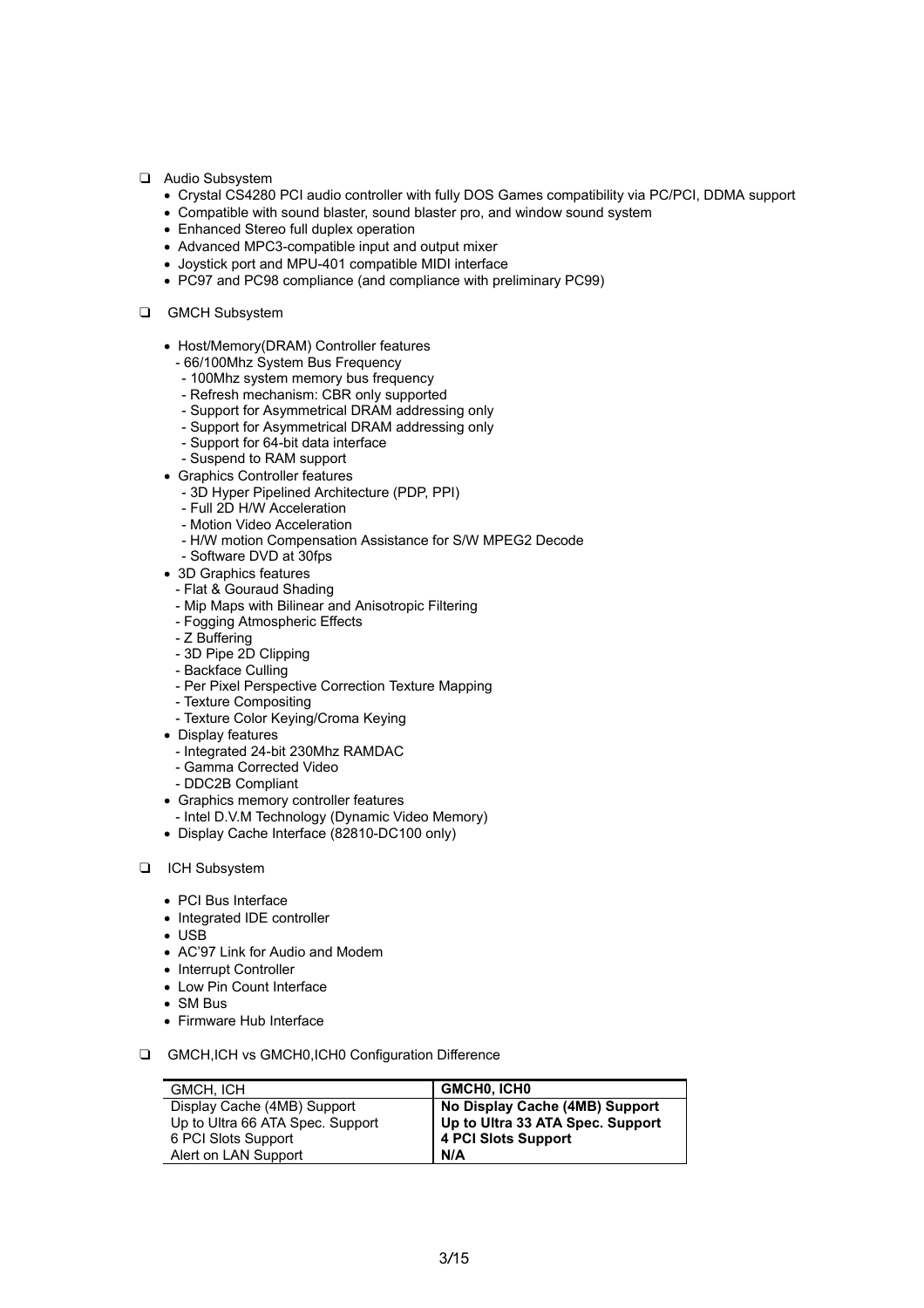### **2. Function Block Diagram**

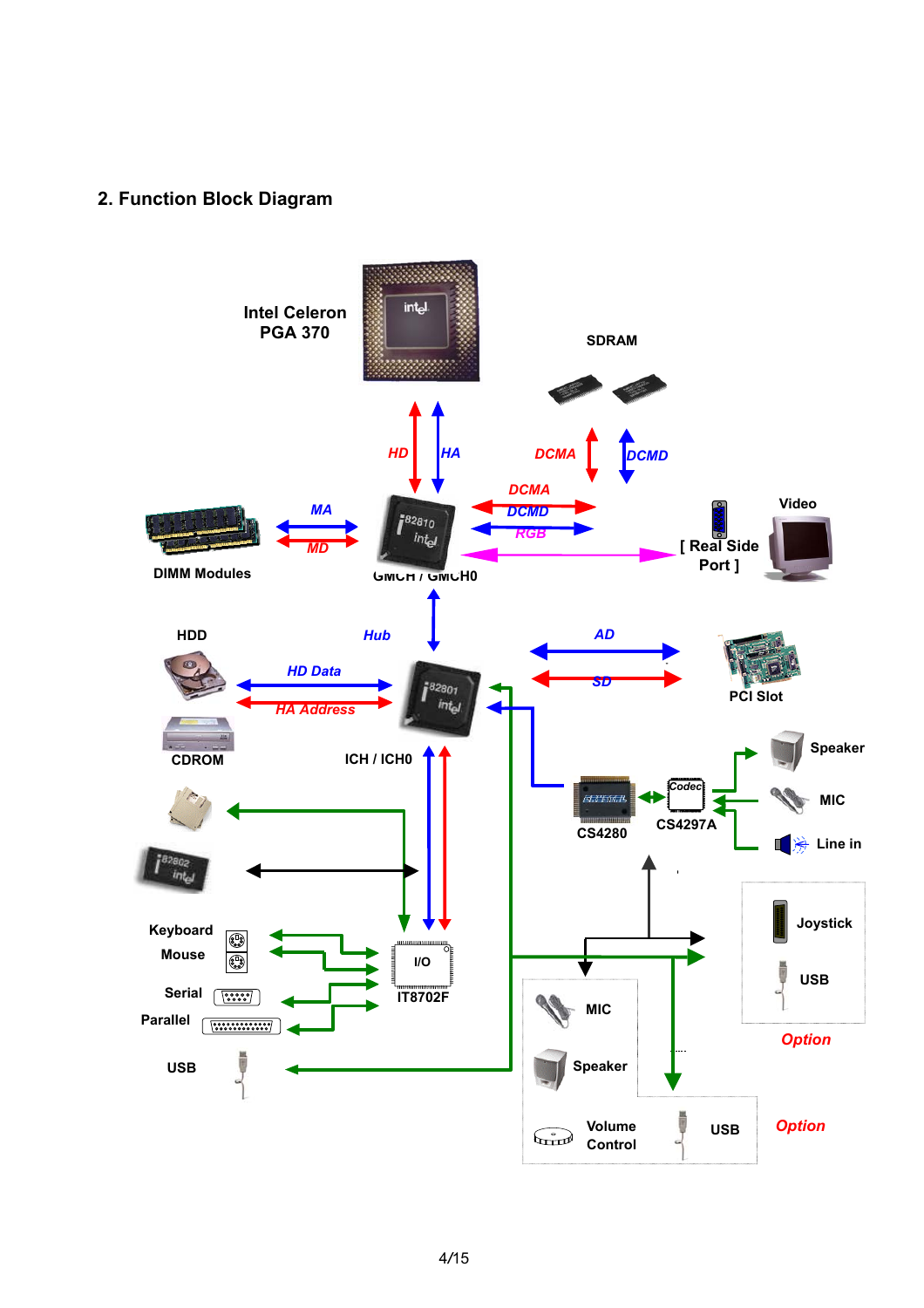## **II. System Overview**

### **1. Major Units**

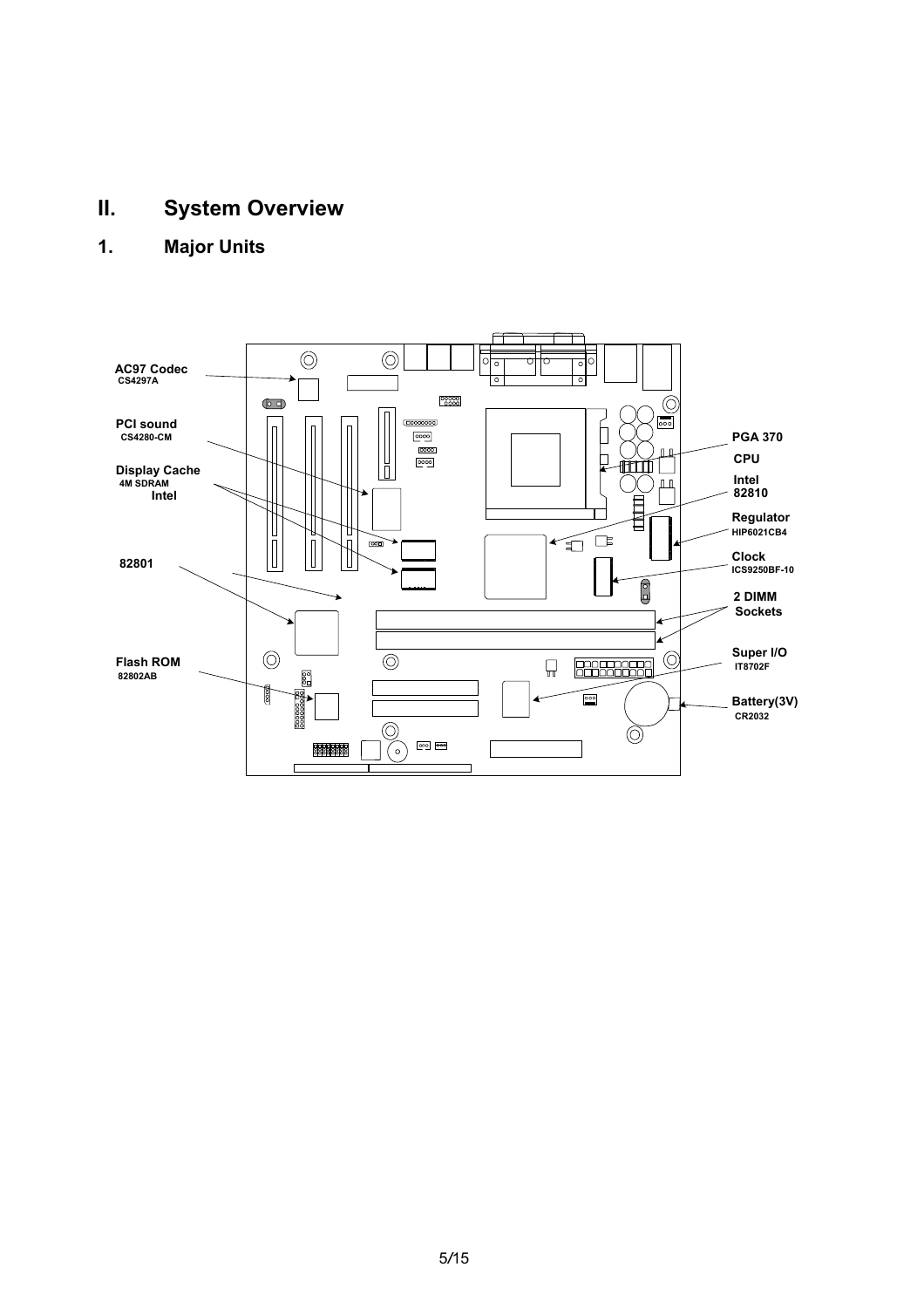### **2. Upgradeability**

#### **2-1. Processor**

*Anaheim2* motherboard provides the 370pin PGA370 socket that is not backward compatible with ZIF socket-7 processors The Processor's VID pins automatically program the voltage regulator on the motherboard to the required processor voltage. The motherboard supports processors that run internally at 300/333/366/400 /433/466/500/533MHz.

T Supported Intel Celeron Processors (PPGA Socket Type)

| $\bullet$ | Host Clock 66MHz  | : Celeron 400MHz<br>: Celeron 466MHz<br>: Celeron 533MHz<br>: Celeron 533AMHz(FC-PGA)<br>: Celeron 566MHz(FC-PGA) | ∶ Celeron 433MHz<br>: Celeron 500MHz |
|-----------|-------------------|-------------------------------------------------------------------------------------------------------------------|--------------------------------------|
|           |                   | : Celeron 600MHz(FC-PGA)                                                                                          |                                      |
|           | Host Clock 100MHz | : tbd                                                                                                             |                                      |
|           |                   |                                                                                                                   |                                      |

□ Supported Cyrix Goby Processors (PPGA Socket Type) • Host Clock 66MHz : tbd

#### **2-2. Main Chipset Configuration**

*Anaheim2* Motherboard has two main chipset configurations.

- □ 810DC100 Configuration • GMCH + ICH : 82810DC100 + 82801AA
- T **810L Configuration** • **GMCH0 + ICH0 : 82810 + 82801AA**

#### **2-3. Memory**

The motherboard has two, dual inline memory module (DIMM), minimum 16MB to maximum 256MB memory size. The BIOS can automatically detect the memory type, size, and speed through SMBUS interface between the core chipset and DIMM module.

The motherboard supports the following memory features

• 3.3V and unbuffered168-pin DIMM

Voltage detection 3.3V Version 5V Version Unbuffered detection Unbuffered Buffered

- 100MHz unbuffered SDRAM (PC100)
- Non-ECC memory only
- Single or double-sided DIMM with the following types (per each side of each DIMM)

| DIMM size | Non-ECC memory            | DIMM size | Non-ECC memory  |
|-----------|---------------------------|-----------|-----------------|
| 8MB       | 4*(1M * 16 bit)           | 64MB      | 8*(8M * 8 bit)  |
| 16MB      | $8*(2M * 8 \text{ bit})$  | 64MB      | 4*(8M * 16 bit) |
| 32MB      | 4*(4M * 16 bit)           | 128MB     | 8*(16M * 8 bit) |
| 32MB      | $2*(4M * 32 \text{ bit})$ |           |                 |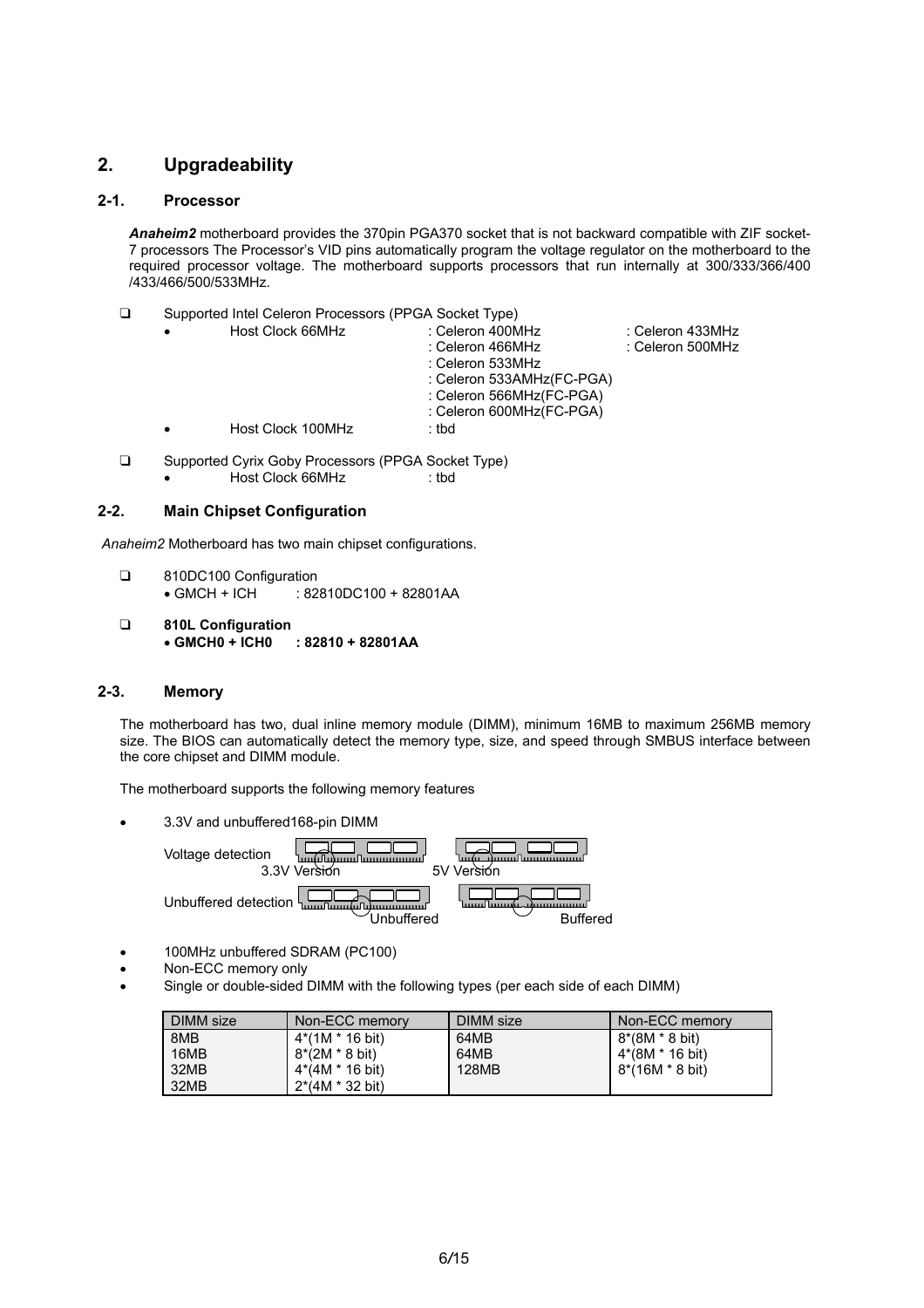#### **2-4 BIOS**

The motherboard uses a TriGem-Phoenix BIOS, which is stored in flash memory and can be upgraded using a disk-based program. A new version of the BIOS can be upgraded from a diskette using the Flash Memory Update utility.

#### **T** Flash memory organization

| Address (Hex)       | Size  | <b>Functional description</b> |
|---------------------|-------|-------------------------------|
| FFFF0000 - FFFFFFFF | 64KB  | Boot block                    |
| FFF82000 - FFFEFFFF | 440KB | Main BIOS block               |
| FFF80000 - FFF81FFF | 8KB   | <b>ESCD block</b>             |

On-board device management

The BIOS can manage the devices on the motherboard over the CMOS setup menu.

| Device            | Description         | CMOS setup menu                | Default value |
|-------------------|---------------------|--------------------------------|---------------|
| PS/2 Mouse        | Intel 82801AA (ICH) | Enable / Disable / Auto Detect | Auto Detect   |
| Regacy USB        | Intel 82801AA (ICH) | Enable / Disable               | Disable       |
| <b>Function</b>   |                     |                                |               |
| On board FDC      | Super I/O (ITE8702) | Enable / Disable               | Enable        |
| On board serial   | Super I/O (ITE8702) | Enable / Disable               | Enable        |
| On board parallel | Super I/O (ITE8702) | Enable / Disable               | Enable        |
| Midi port         | Super I/O (ITE8702) | Enable / Disable / Auto        | Auto          |
| Game port         | Super I/O (ITE8702) | Enable / Disable / Auto        | Auto          |

#### **2-5. Expansion Slot**

The motherboard support PCI and GMCH function. PCI functions are extended to the additional slot with 3 PCI, and GMCH function is designed in the motherboard with Integrated System/Graphics controller.

| Bus number | Device number | Function number | Device                                    |
|------------|---------------|-----------------|-------------------------------------------|
| 00         | 30            | 00              | Intel 82801AA(ICH) PCI Bridge             |
| 00         | 31            | 00              | Intel 82801AA(ICH) LPC Bridge             |
| 00         | 31            | 01              | Intel 82801AA(ICH) Bus master IDE         |
| 00         | 31            | 02              | Intel 82801AA(ICH) USB Host Controller    |
| 00         | 31            | 03              | Intel 82801AA(ICH) SM Bus Controller      |
| 00         | 31            | 04              | Reserved                                  |
| 00         | 31            | 05              | Intel 82801AA(ICH) AC'97 Audio Controller |
| 00         | 31            | 06              | Intel 82801AA(ICH) AC'97 Modem Controller |
| 00         | 31            | 07              | Reserved                                  |
| 00         | 00            | 00              | Intel 82810DC100(GMCH) System/Graphics    |
|            |               |                 | Controller                                |
| 00         | 01            | 00              | Intel 82810DC100(GMCH) Internal Graphics  |
|            |               |                 | Device                                    |
| 00         | 0В            | 00              | CS4280 PCI Audio                          |
| 01         | 0E            | 00              | PCI slot1                                 |
| 01         | 0D            | 00              | PCI slot2                                 |
| 01         | 0C            | 00              | PCI slot3                                 |

#### **D** PCI configuration space map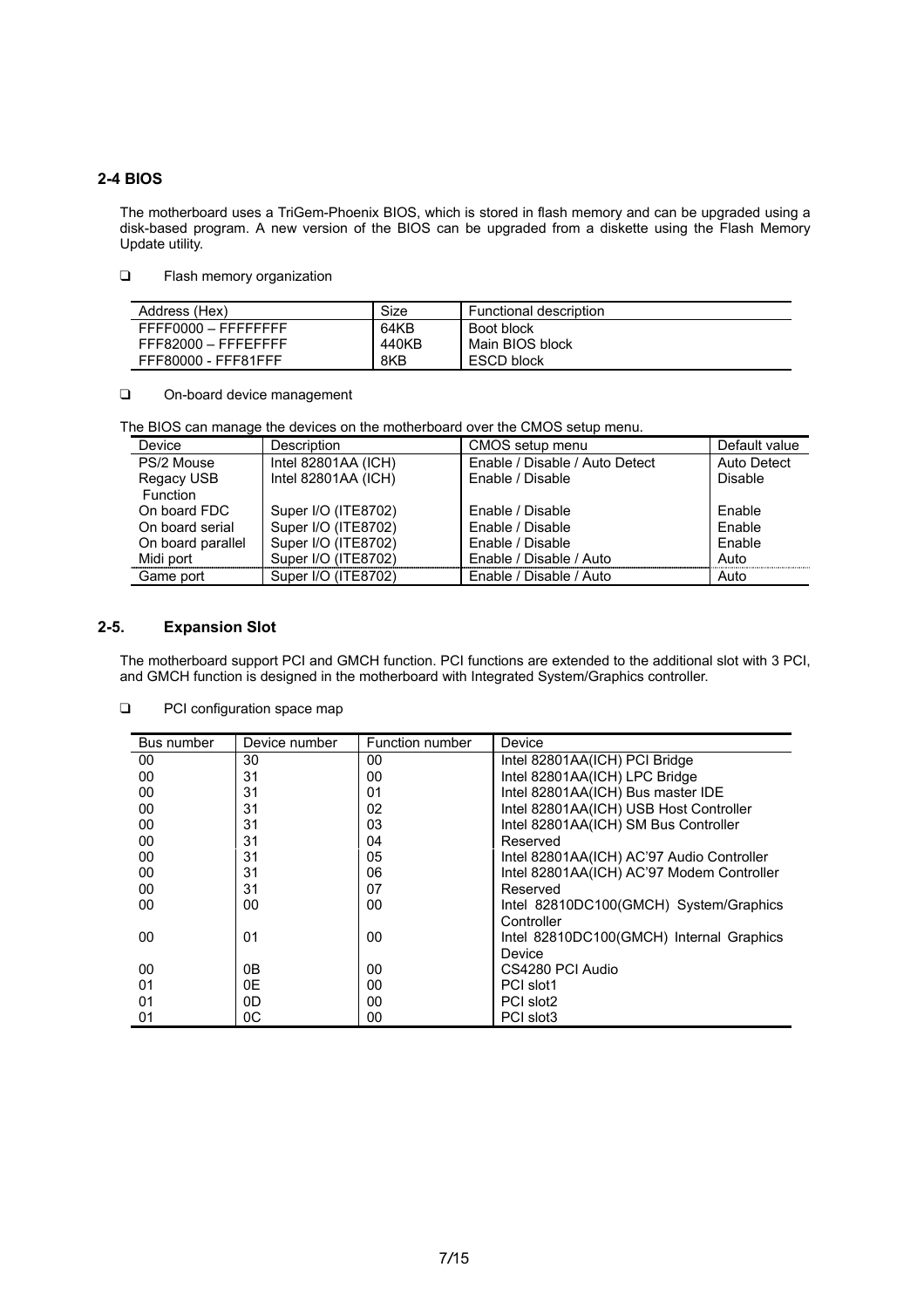#### □ PCI interrupt & master number routing map

Intel 82801AA (ICH) PCI bridge has four programmable interrupt request input signals. Any PCI interrupt source connects to one of these interrupts signals and assigned to the free proper interrupt number by PnP BIOS.

| <b>ICH INT</b> | First            | Second      | Third                    | <b>ICH</b>  | <b>ICH</b>    |
|----------------|------------------|-------------|--------------------------|-------------|---------------|
| signals        | PCI slot         | PCI slot    | PCI slot                 | USB device  | <b>SM Bus</b> |
| <b>PIRQA</b>   | <b>INTA</b>      | <b>INTB</b> | <b>INTC</b>              |             |               |
| <b>PIRQB</b>   | <b>INTB</b>      | <b>INTC</b> | <b>INTD</b>              |             |               |
| <b>PIRQC</b>   | <b>INTC</b>      | <b>INTD</b> | <b>INTA</b>              |             |               |
| <b>PIRQD</b>   | <b>INTD</b>      | <b>INTA</b> | <b>INTB</b>              | <b>INTC</b> | <b>INTB</b>   |
| Master         | REQ0             | REQ1        | REQ <sub>2</sub>         |             |               |
| <b>IDSEL</b>   | AD <sub>30</sub> | AD29        | AD27                     |             |               |
|                |                  |             |                          |             |               |
| <b>ICH INT</b> | <b>ICH</b>       | <b>ICH</b>  | <b>GMCH</b>              |             |               |
| signals        | AC'97 Audio      | AC'97 Audio | Internal Graphics Device |             |               |
| <b>PIRQA</b>   |                  |             |                          |             |               |
| <b>PIRQB</b>   |                  |             |                          |             |               |
| <b>PIRQC</b>   |                  |             |                          |             |               |
| <b>PIROD</b>   | <b>INTB</b>      | <b>INTB</b> | <b>INTA</b>              |             |               |
| Master         |                  |             |                          |             |               |
| <b>IDSEL</b>   |                  |             |                          |             |               |

#### **2-6. Advanced Configuration and Power Interface (ACPI)**

The motherboard and system BIOS support the ACPI that requires an ACPI-aware operating system such as Windows-NT 5.0 or Windows 98 SE. ACPI feature include

- Plug and play and APM functionality normally contained in the BIOS
- Power management control of individual devices : add-in cards, hard disk drives, USB devices, and Video
- A soft-off feature that enables operating system to power off the computer
- Support for multiple wakeup events
- Indication LED for normal mode (Green), standby mode (Blinking Green), and suspend mode (Blinking Green) but this function is dependent on the LED logic.
- $\Box$  Wakeup devices and events

| Wakeup device | Wakeup events and functionality           |
|---------------|-------------------------------------------|
| Power switch  | Wakeup from Power-off status and S1Status |
| I AN          | Wakeup from S1 status                     |
| Modem         | Wakeup from S1 status                     |

#### **2-7. Manufacturing Options**

The motherboard has several manufacturing options according to OEM/ODM requirement. Make sure that these options can be applied in the assembly stage, and it's impossible to upgrade or change in the customer field.

| Option items         | Selectable functionality      | Feature changes               |
|----------------------|-------------------------------|-------------------------------|
| Joystick port        | Front side / <b>Rear side</b> | Use additional board or not   |
| USB port             | Front side / Rear side        | Use additional board or not   |
| Super I/O            | IT8712 / IT8702               | Include H/W monitoring or not |
| Graphics controller  | FW82810 / FW82810-DC100       | <b>Display Cache or not</b>   |
| Display Cache memory | None / 4MB                    | <b>Display Cache or not</b>   |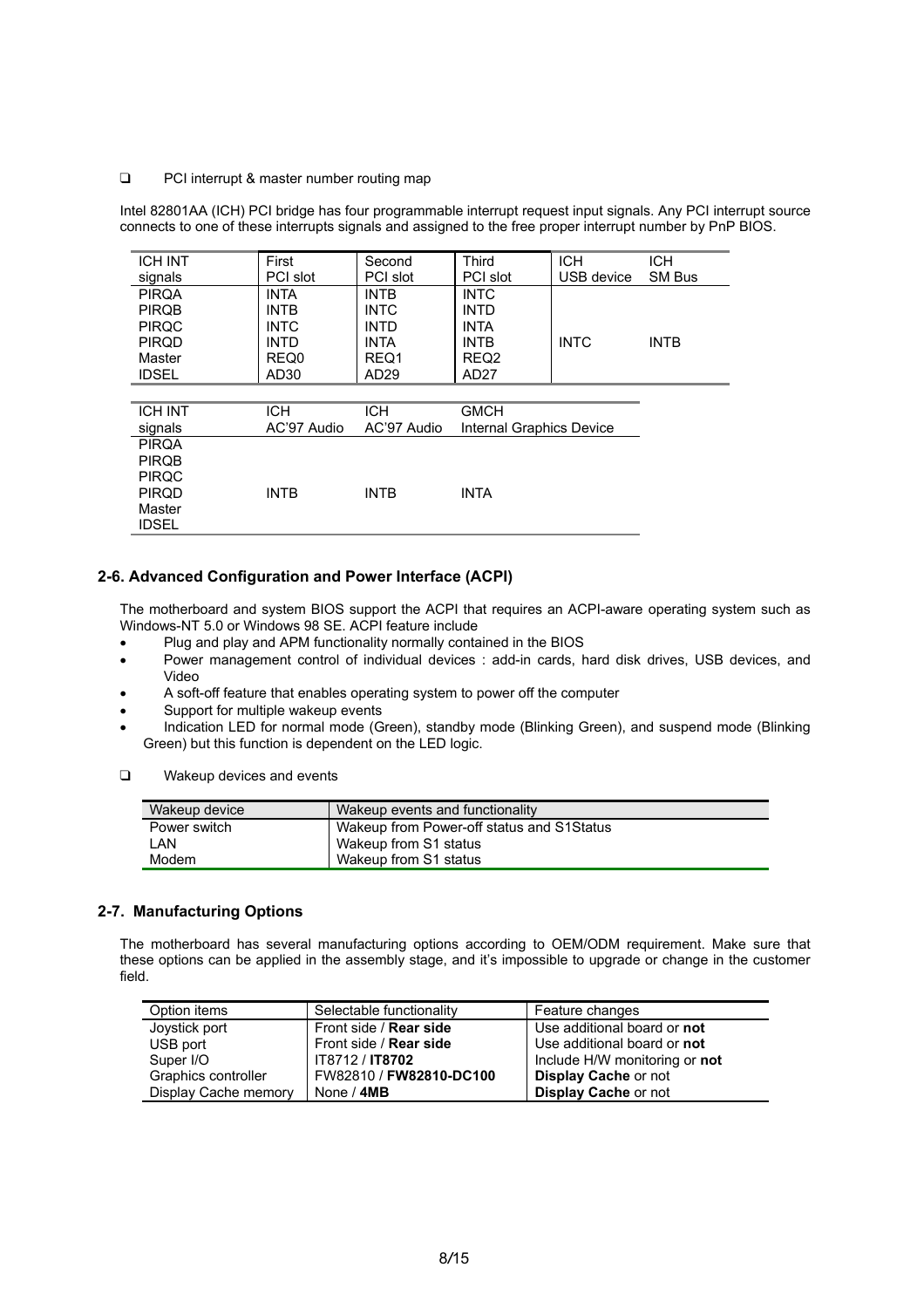### **III. Jumper & Connector Description**

### **1. Motherboard Jumper Setting**



**1-1. Selection for Processor CPU Clock EXECTE CELET INTERS PROCESS IS AUTOMOBILE IN A INC.** Intel Celeron PPGA Processor is auto set the core to bus frequency ratio.

#### **1-2. System functionality**

| Jumper Pin | Function             | 1-2(Default)                       | $2 - 3$                       |
|------------|----------------------|------------------------------------|-------------------------------|
| J4.        | FDD write protect    | <b>Enable write/save Enable to</b> | Disable to write data         |
|            |                      | write data                         | to Floppy disk                |
| J5         | CMOS setup function  | <b>Enable to edit CMOS</b>         | Disable to edit CMOS contents |
|            |                      | contents                           |                               |
| 16.        | CMOS RAM function    | <b>Normal</b>                      | Clear CMOS RAM                |
|            | Audio Function (AMR) | Primary down enable                | Primary down disable          |
| J8.        | Password function    | Enable password                    | disable password              |

#### **1-3. PCI graphics device function**

No jumper does set the functionality of the GMCH graphics controller PCI Graphics device operates automatically if PCI Graphics card is inserted .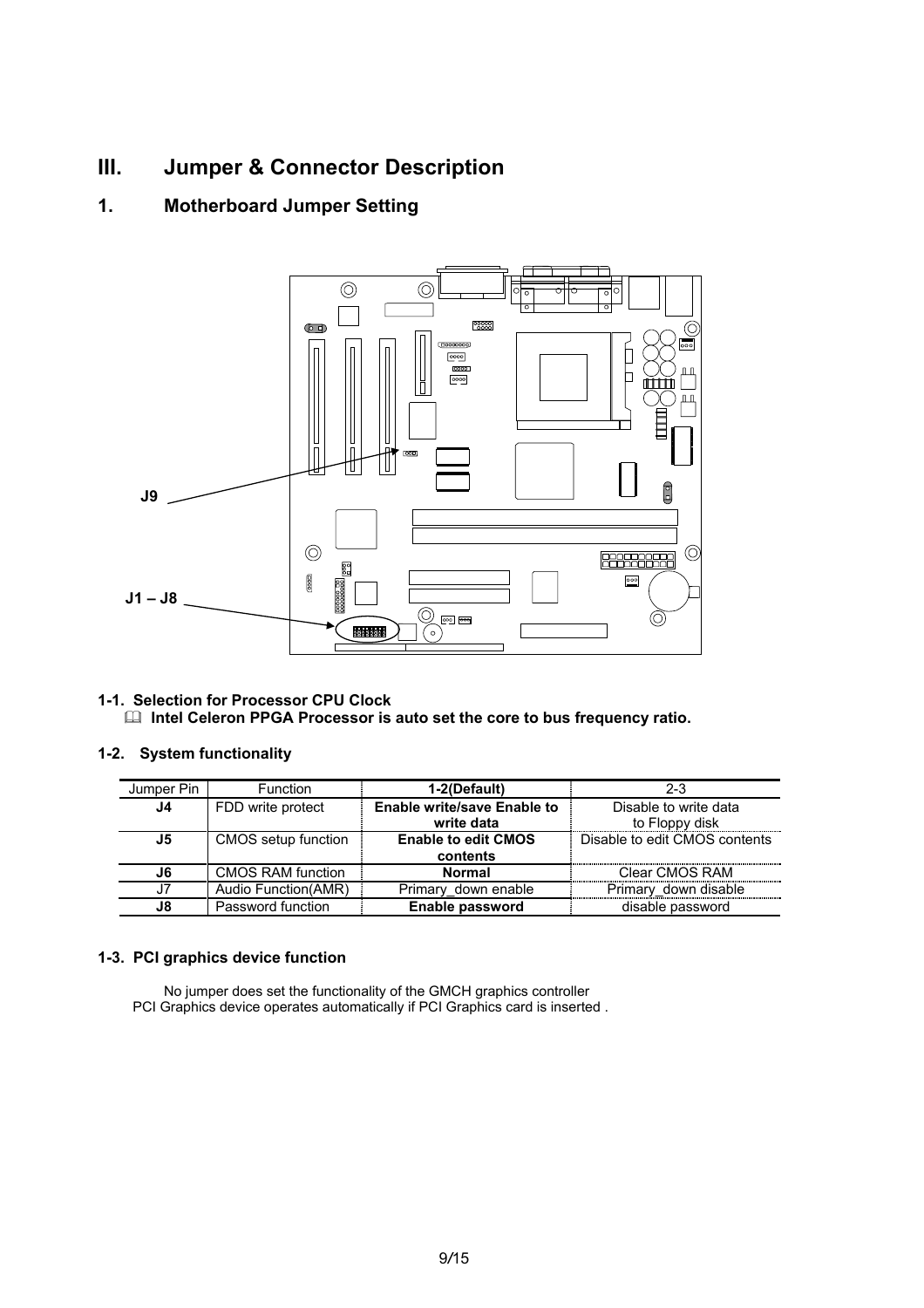### **1-4. OEM/ODM selector** (TG Option)

These jumpers (J1, J2 & J3) will be optional parts for the OEM/ODM logo message selector of Trigem.

| <b>BIOS</b> | $J2(2-3), J3(2-3), J4(2-3)$       | Reserved | $J2(2-3), J3(2-3), J4(1-2)$ | Reserved |
|-------------|-----------------------------------|----------|-----------------------------|----------|
| Factory     | $J2(2-3)$ , $J3(1-2)$ , $J4(2-3)$ | Reserved | J2(2-3), J3(1-2), J4(1-2)   | Reserved |
| Settina     | J2(1-2). J3(2-3). J4(2-3)         | Reserved | J2(1-2), J3(2-3), J4(1-2)   | Reserved |
| (J1, 2, 3)  | J2(1-2), J3(1-2), J4(2-3)         | Reserved | $J2(1-2), J3(1-2), J4(1-2)$ | Reserved |

**\* Factory Default Setting - bold type text**

### **1-5. Other option Jumper**

| Jumper Pin | Function                             | 1-2(Default) | ົ<br>د-∠ |
|------------|--------------------------------------|--------------|----------|
| J9         | On board PCI Audio<br>Enable/Disable | Enable       | Disable  |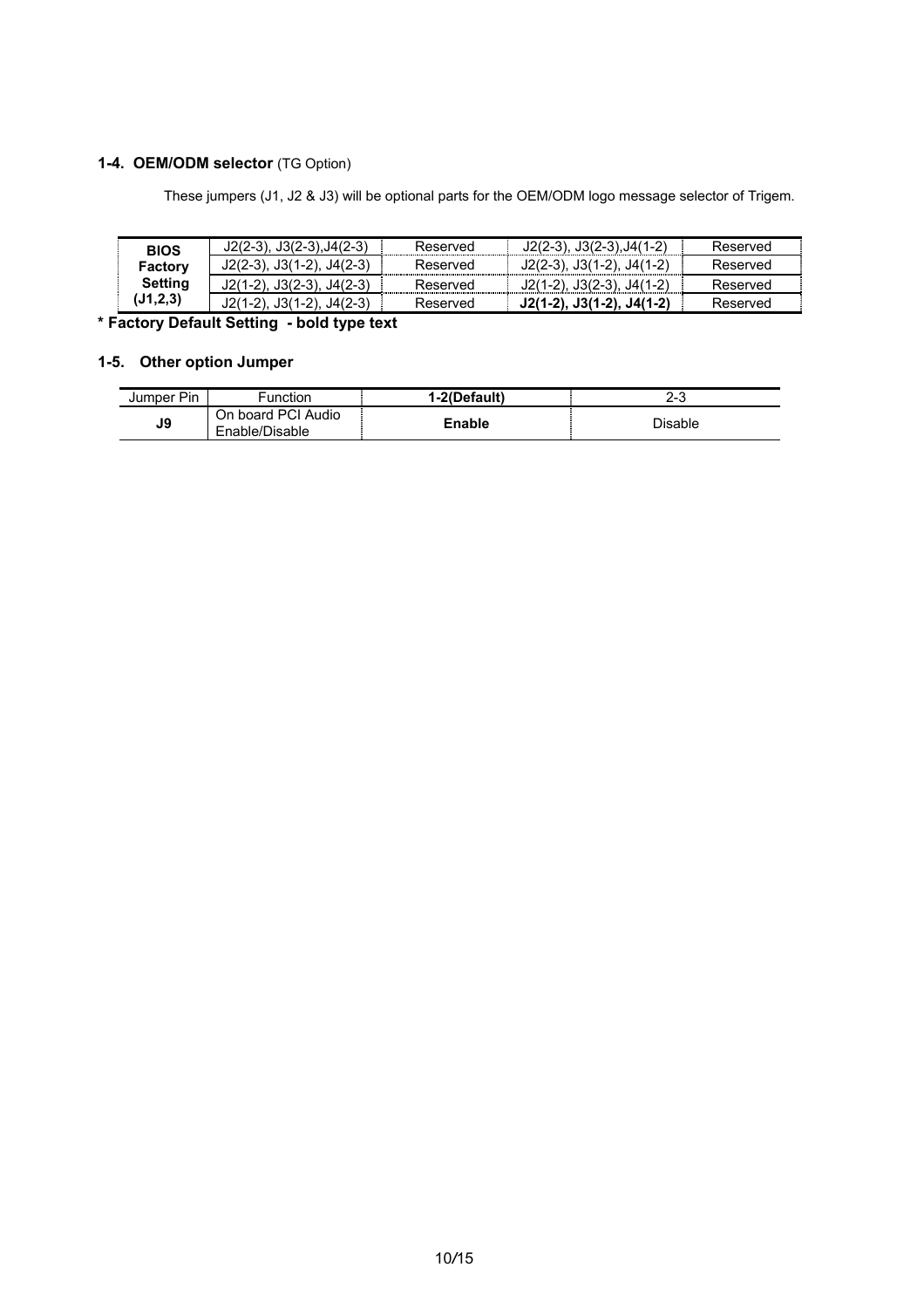### **2. I/O Header Connector Description**

#### **2-1. Motherboard Internal Connector**



CPU FAN connector (CN53)

 $\frac{123}{\lceil \cdot \rceil}$ 

|      | Pin number                                | Signal description   |
|------|-------------------------------------------|----------------------|
|      | ----------------------------<br>--------- |                      |
|      | ----------------------------<br>--------- | <b>FAN power</b>     |
| CN53 |                                           | lachometer<br>speed! |

#### □ System Chassis FAN connector (CN54)

| Pin number | Signal description |  |  |
|------------|--------------------|--|--|
|            |                    |  |  |
|            | <b>FAN</b> control |  |  |
|            | Tachometer         |  |  |
|            |                    |  |  |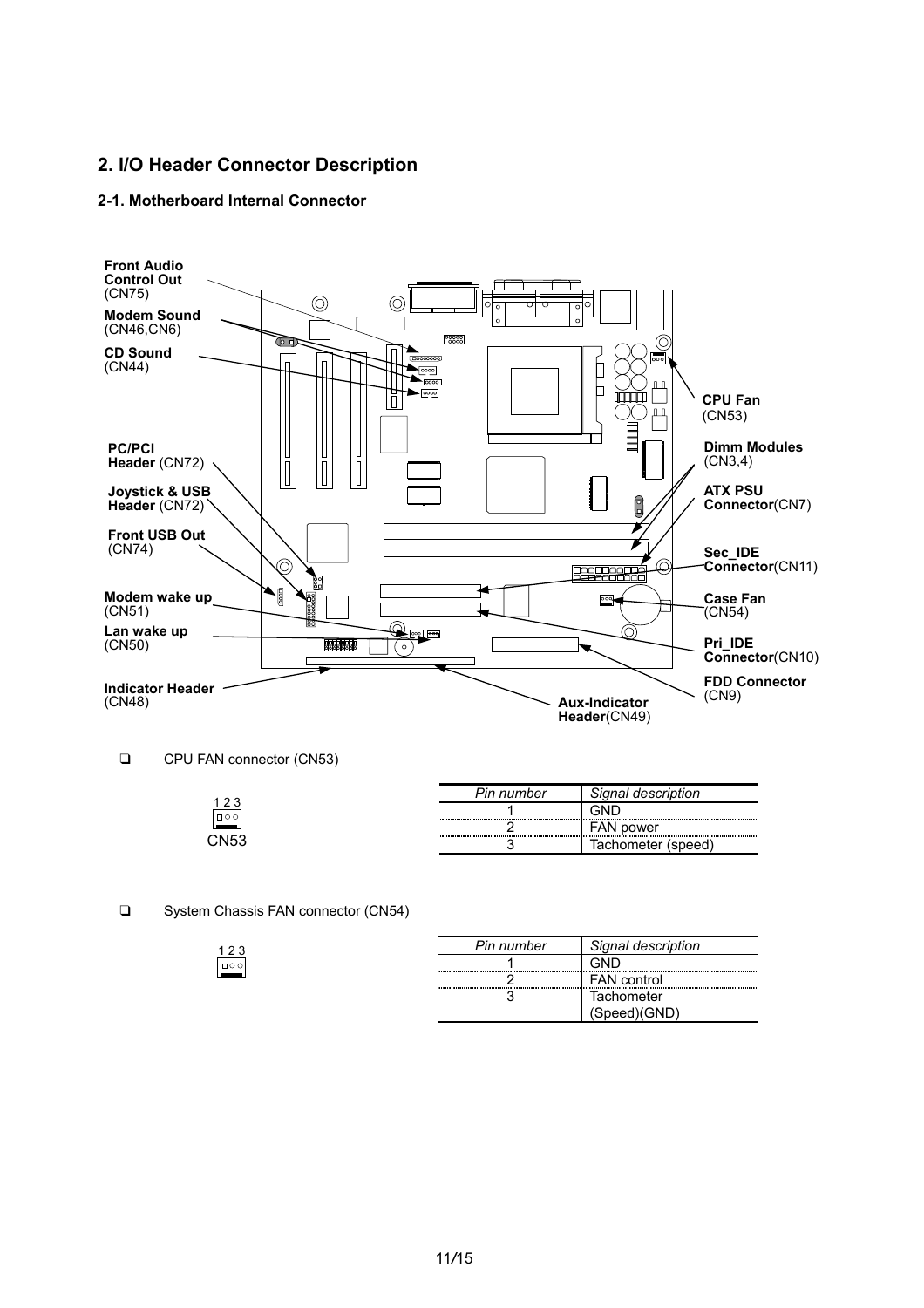□ PC/PCI connector (CN23) (TG Option)

| 246               | ⊃in | <sup>I</sup> description<br>ำnai | מו⊔ | Signal<br>description |
|-------------------|-----|----------------------------------|-----|-----------------------|
| ∣o∣o∣             |     |                                  |     |                       |
| lol<br>lol<br>135 |     | <br>-------------------          |     |                       |
|                   |     | √e∧                              |     |                       |

□ Joystick & USB connector (CN72) (TG Option)

| 3187654321                 |  |  |  |  |  |  |
|----------------------------|--|--|--|--|--|--|
| 10000000                   |  |  |  |  |  |  |
|                            |  |  |  |  |  |  |
| 4 2 16 15 14 13 12 11 10 9 |  |  |  |  |  |  |

| Signal description |         | Signal description |
|--------------------|---------|--------------------|
|                    |         |                    |
|                    |         |                    |
|                    |         |                    |
|                    |         |                    |
| <br>               |         |                    |
|                    |         |                    |
|                    | _ 5<br> |                    |
|                    |         |                    |
|                    |         | Positive DATA      |
| Negative DATA      |         |                    |

T Modem Sound (CN46, CN6) (TG Option)

| 12345           | Pin | Signal description | Pin | Signal description |
|-----------------|-----|--------------------|-----|--------------------|
| $\Box$ 0000     |     | MIC.               |     | תNר                |
| CN46            |     | חור                | 5   | <b>MONO IN</b>     |
|                 |     | <b>MONO OUT</b>    |     |                    |
|                 |     |                    |     |                    |
| 1234            | Pin | Signal description | Pin | Signal description |
| $\Box$ 000      |     | <b>MONO IN</b>     | າ   | GND                |
| CN <sub>6</sub> |     | GND                |     | <b>MIC</b>         |

#### CD Sound (CN43(TG Option), CN44)

|                   | Pin | Signal description           | Pin    | Signal description |
|-------------------|-----|------------------------------|--------|--------------------|
| 1000              |     | GND<br>.<br>---------------- | ◠<br>u | GND                |
| Mitsumi CD (CN44) |     | oτ                           |        | Sound              |
|                   |     |                              |        |                    |

#### T LAN Wakeup (CN50) (TG Option)

| $\sim$                           | $\n  bin\n$<br>- 11 1 | Signal description | Dir<br>-11 | Sianal<br>' description |
|----------------------------------|-----------------------|--------------------|------------|-------------------------|
| $\Box \land \land \land$<br>⊔∪∪∪ |                       |                    |            |                         |
|                                  |                       |                    |            |                         |

#### T Modem Wakeup (CN51) (TG Option)

|            | יים | Signal description | Pin | Signal description |
|------------|-----|--------------------|-----|--------------------|
| $\Box$ 000 |     | Rina<br>ı۷I        |     | --------------     |
|            |     | ЭNС                |     |                    |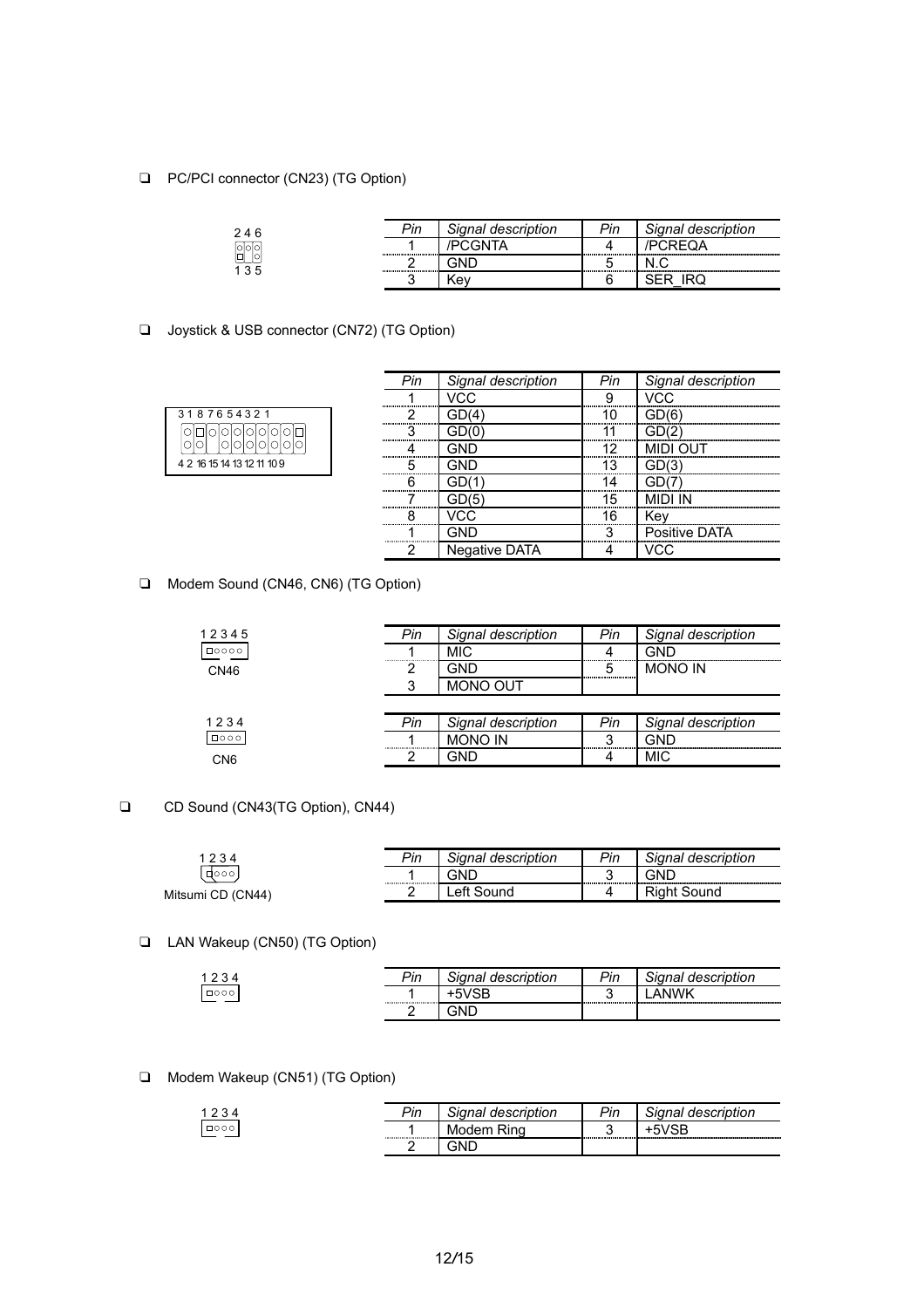#### **T** HPD Indicator Header (CN73) (TG Option)



PWR HDD DC/SW

| Signal description     |
|------------------------|
|                        |
|                        |
| <br>I ED POWER         |
| NIC.                   |
| <br>I ED POWER         |
| HDD access signal      |
|                        |
| Power-ON switch signal |

□ Aux. Indicator Header (CN49) (TG Option)

| 8 7 0 6 4 0 2 1<br> O O 0 0 0 0 0 0 |                     |
|-------------------------------------|---------------------|
|                                     |                     |
|                                     |                     |
|                                     | Sleep Reset Keylock |
|                                     |                     |

| Pin | Signal description                             | Pin | Signal description |
|-----|------------------------------------------------|-----|--------------------|
|     | Key lock Signal to Super I/O<br>-------------- |     | GND                |
|     | ∧ev                                            |     | Reset signal       |
|     | GND                                            |     | Kev                |
|     | Sleep Function signal                          |     | GNF                |

□ Front Audio Control Connector (CN75) (TG Option)

|  | description |
|--|-------------|
|  |             |
|  |             |
|  |             |
|  |             |
|  |             |
|  |             |
|  |             |
|  |             |

□ Front USB Connector (CN74) (TG Option)

1 2 3 4 5 4 6 7 8

Front Audio (CN75)

 $\boxed{\begin{array}{c} \square\; 0\; 0\; 0\; 0\; 0\; 0\; 0\; 0 \end{array}}$ 

| 1234             | Pin | Signal description |
|------------------|-----|--------------------|
| l⊟ooo            |     |                    |
|                  |     | Negative DATA      |
| Front USB (CN44) |     | Positive DATA      |
|                  |     |                    |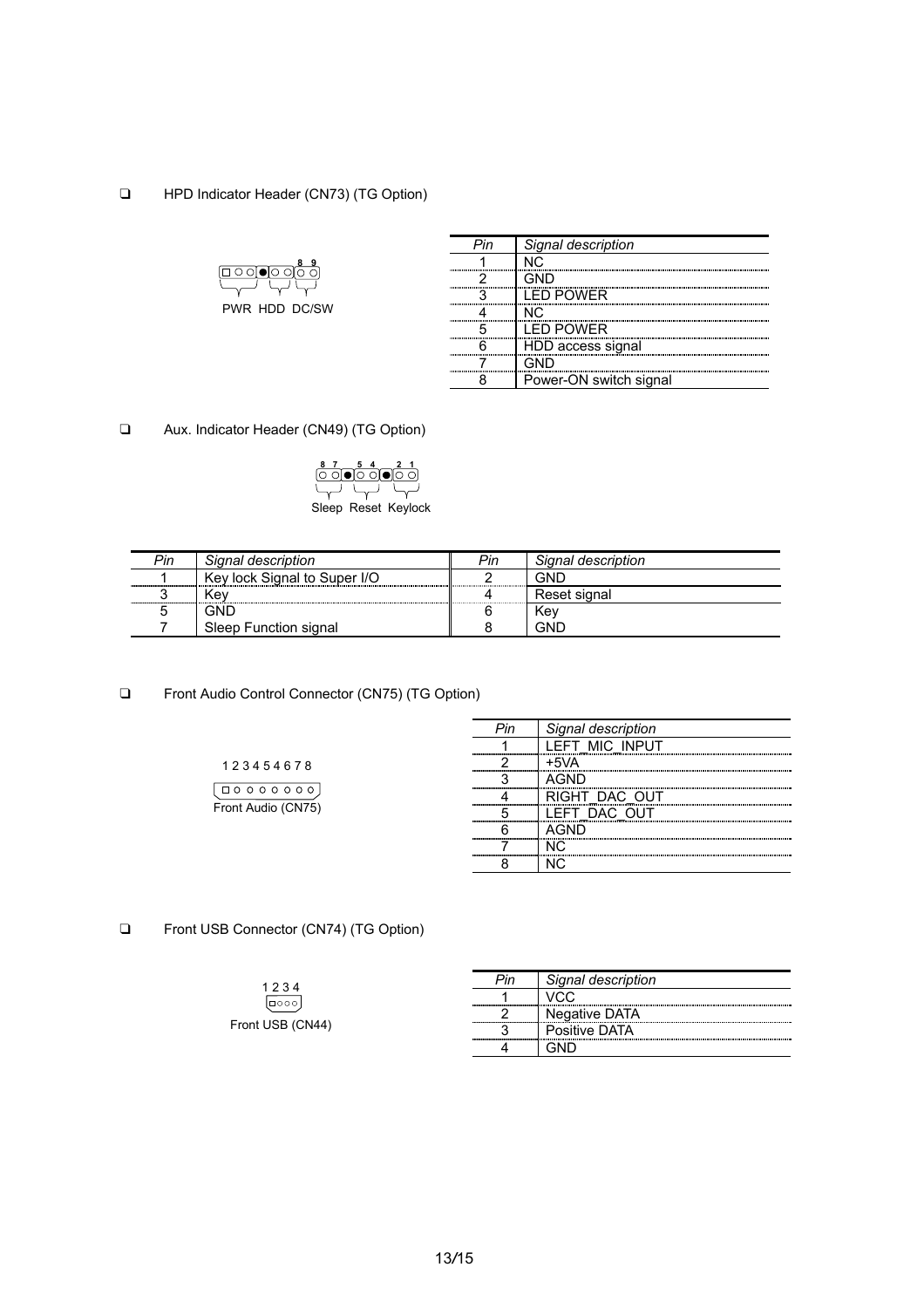#### **2-2. Motherboard External I/O Port**